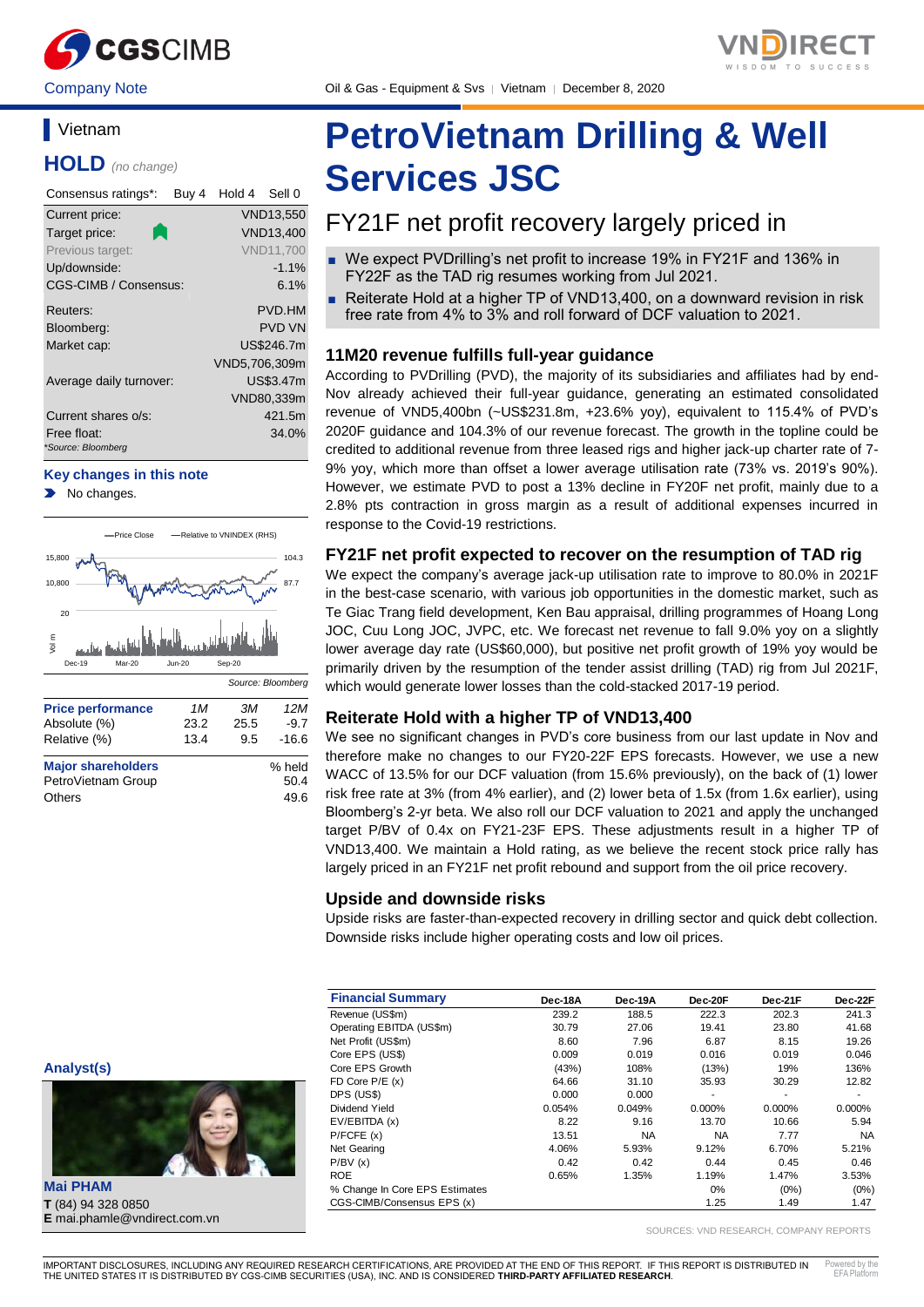



# FY21F net profit recovery largely priced in



| Figure 2: PVD's drilling schedule |      |  |                 |          |            |             |                                        |         |            |  |              |                  |             |                                        |
|-----------------------------------|------|--|-----------------|----------|------------|-------------|----------------------------------------|---------|------------|--|--------------|------------------|-------------|----------------------------------------|
| <b>Rig fleet</b>                  | 4Q19 |  | <b>1Q20</b>     |          |            | <b>2Q20</b> | <b>3Q20</b>                            |         | 4Q20F      |  | <b>1Q21F</b> | 2Q21F            | 3Q21F       | 4Q21F                                  |
| <b>PVD</b>                        |      |  | Petronas        |          |            |             | Hibiscus Malaysia                      |         |            |  |              |                  |             |                                        |
| <b>PVD</b> II                     |      |  |                 | Petronas |            |             |                                        |         | <b>VSP</b> |  | <b>VSP</b>   |                  |             |                                        |
| <b>PVD III</b>                    |      |  | Repsol Malaysia |          |            |             |                                        |         | KE         |  |              |                  |             |                                        |
| <b>PVD VI</b>                     |      |  | Sapura          |          |            |             |                                        | Rosneft |            |  |              |                  |             |                                        |
| <b>TAD</b>                        |      |  |                 |          |            |             | Reactivating for Shell Brunei contract |         |            |  |              |                  |             | Shell Brunei                           |
| <b>PVD XI</b>                     |      |  |                 |          |            |             |                                        |         |            |  |              |                  | <b>GBRS</b> |                                        |
| Hakuryu-11*                       |      |  |                 |          | Idemitsu   |             |                                        |         |            |  |              |                  |             | N/A                                    |
| Idun*                             |      |  | Hoang Long      |          |            |             | <b>JVPC</b>                            |         |            |  |              |                  |             |                                        |
| Saga*                             |      |  |                 |          | <b>ENI</b> |             |                                        |         |            |  |              |                  |             |                                        |
|                                   |      |  |                 |          |            |             |                                        |         |            |  |              |                  |             |                                        |
|                                   |      |  |                 |          |            |             | Firm contract                          |         |            |  |              | Potential option |             | SOURCES: VND RESEARCH, COMPANY REPORTS |

# **Reiterate Hold at higher TP of VND13,400**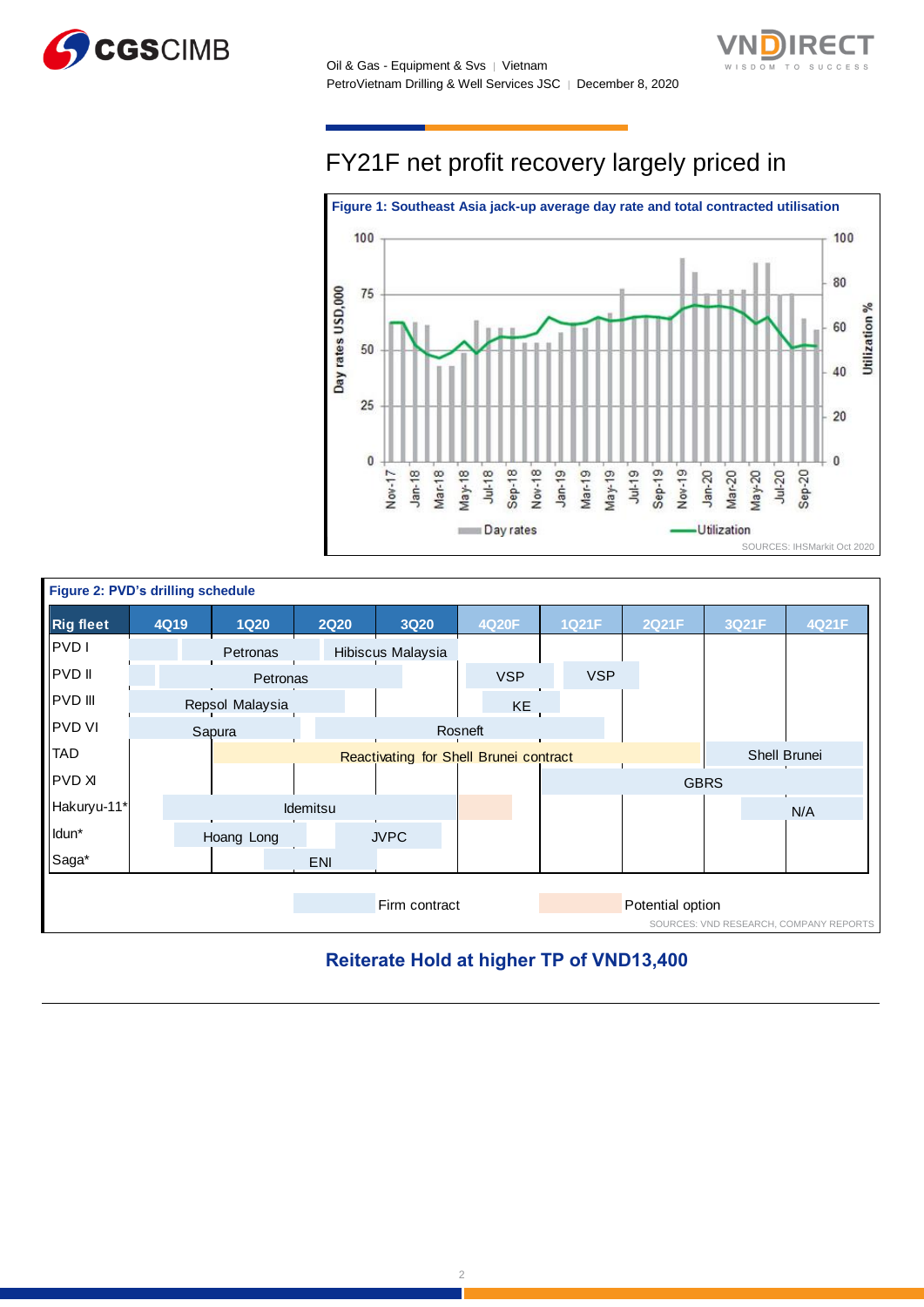

Oil & Gas - Equipment & Svs | Vietnam PetroVietnam Drilling & Well Services JSC │ December 8, 2020

# **RECT** SUCCESS

# **Figure 3: DCF valuation summary**

|                                              | Dec-18A | Dec-19A  | Dec-20F  | Dec-21F | Dec-22F | Dec-23F | Dec-25F | Dec-30F        | Dec-35F               | CAGR<br>20-35F |
|----------------------------------------------|---------|----------|----------|---------|---------|---------|---------|----------------|-----------------------|----------------|
| US\$m                                        |         |          |          |         |         |         |         |                |                       |                |
| Total revenue                                | 239     | 188      | 222      | 202     | 247     | 257     | 284     | 345            | 373                   | 3.5%           |
| % yoy                                        | 41.4%   | $-20.6%$ | 21.1%    | $-6.7%$ | 22.3%   | 4.0%    | 5.0%    | 2.9%           | 0.9%                  |                |
| COGS & OPEX                                  | (235)   | (187)    | (219)    | (196)   | (228)   | (236)   | (255)   | (311)          | (335)                 |                |
| EBIT                                         |         | 2        | 4        | 6       | 19      | 21      | 28      | 35             | 37                    | 16.5%          |
| Operating margin                             | 1.8%    | 0.8%     | 1.7%     | 2.9%    | 7.7%    | 8.1%    | 10.0%   | 10.0%          | 10.0%                 |                |
| Effective tax rate                           | 25.8%   | 8.9%     | 25.0%    | 25.0%   | 25.0%   | 25.0%   | 25.0%   | 25.0%          | 25.0%                 |                |
| EBIT * (1-Tax rate)                          | 3       |          | 3        | 4       | 14      | 16      | 21      | 26             | 28                    | 16.5%          |
| + Depreciation & Amortisation                | 26      | 25       | 16       | 18      | 24      | 24      | 26      | 32             | 34                    |                |
| % of revenue                                 | 11.1%   | 13.5%    | 7.0%     | 8.9%    | 9.6%    | 9.2%    | 9.2%    | 9.2%           | 9.2%                  |                |
| - CapEx                                      | (3)     | (2)      | (31)     | (16)    | (12)    | (13)    | (14)    | (17)           | (19)                  |                |
| % of revenue                                 | $-1.4%$ | $-1.2%$  | $-14.0%$ | $-8.0%$ | $-5.0%$ | $-5.0%$ | $-5.0%$ | $-5.0%$        | $-5.0%$               |                |
| + Change in Working Capital                  | (3)     | (19)     | 9        | 20      | (4)     | (3)     | 0       | $\overline{2}$ | $\overline{2}$        |                |
| % of revenue                                 | $-1.2%$ | $-9.8%$  | 3.9%     | 9.9%    | $-1.7%$ | $-1.3%$ | 0.2%    | 0.7%           | 0.7%                  |                |
| Interest and other financial activities, net | 6       | 7        | 4        | 4       |         | 5       | 5       |                | 7                     |                |
| % of revenue                                 | 2.4%    | 3.5%     | 1.9%     | 1.8%    | 1.6%    | 1.9%    | 1.9%    | 1.9%           | 1.9%                  |                |
| Unlevered free cash flow (UFCF)              | 29      | 13       | 0        | 30      | 25      | 28      | 39      | 49             | 53                    |                |
|                                              |         |          |          |         |         |         |         |                | SOURCES: VND RESEARCH |                |

| <b>Figure 4: Cost of equity</b> |                       | Figure 5: WACC and terminal growth |                       |
|---------------------------------|-----------------------|------------------------------------|-----------------------|
| <b>Cost of equity</b>           |                       | US\$m                              |                       |
| <b>Risk Free Rate</b>           | 3.0%                  | <b>Equity Value</b>                | 247                   |
| Beta                            | 1.5                   | Debt                               | 164                   |
| <b>Risk Premium</b>             | 11.0%                 | Cost of Debt                       | 6.0%                  |
| <b>Cost of Equity</b>           | 19.5%                 | Tax Rate                           | 25.0%                 |
|                                 |                       | <b>WACC</b>                        | 13.5%                 |
|                                 |                       | <b>Perpetual Growth Rate</b>       | 0.5%                  |
|                                 | SOURCES: VND RESEARCH |                                    | SOURCES: VND RESEARCH |

| Figure 6: Blended target price* |        |      |                                            |
|---------------------------------|--------|------|--------------------------------------------|
| ٠<br><b>Method</b>              | (VND)  |      | Weight (%) Weighted share price (VND)      |
| <b>DCF</b>                      | 14.121 | 50%  | 7,060                                      |
| Target FY21-23F P/BV of 0.4x    | 12.751 | 50%  | 6,375                                      |
| <b>Blended price</b>            |        | 100% | 13,436                                     |
| <b>Target price</b>             |        |      | 13.400                                     |
|                                 |        |      | *Assuming USD/VND rate at US\$1=VND23,500. |
|                                 |        |      | SOURCES: VND RESEARCH                      |

# **Figure 7: Peer comparison**

|                                   |                  |                  | Share<br>Price | <b>Target</b><br>Price | <b>Market</b>    |           | P/E(x)          |           | 3-year<br>EPS                                                           |     | P/BV(x) |       |          | <b>ROE (%)</b> |          |                  | <b>ROA</b> (%) |         |
|-----------------------------------|------------------|------------------|----------------|------------------------|------------------|-----------|-----------------|-----------|-------------------------------------------------------------------------|-----|---------|-------|----------|----------------|----------|------------------|----------------|---------|
|                                   | Bloomberg        |                  | (local         |                        | (local Cap (US\$ |           |                 |           | <b>CAGR</b>                                                             |     |         |       |          |                |          |                  |                |         |
| Company                           | <b>Ticker</b>    | Recom.           | curr)          | curr)                  | m)               |           | TTM FY20F FY21F |           | (%)                                                                     | TTM | FY20F   | FY21F | TTM      | FY20F          | FY21F    | TTM              | FY20F          | FY21F   |
| Offshore drilling companies       |                  |                  |                |                        |                  |           |                 |           |                                                                         |     |         |       |          |                |          |                  |                |         |
| PV Drilling                       | PVD VN           | <b>HOLD</b>      | 13,550         | 13.400                 | 247              | 23.2      | 35.9            | 30.3      | 34.2%                                                                   | 0.4 | 0.4     | 0.4   | 1.9%     | 1.2%           | .5%      | 1.3%             | 0.8%           | 0.9%    |
| Borr Drilling Ltd                 | <b>BDRILL NO</b> | <b>NOT RATED</b> | 7.54           | <b>NA</b>              | 187              | <b>NA</b> | <b>NA</b>       | <b>NA</b> | 0.0%                                                                    | 0.1 | 0.1     | 0.2   | $-27.1%$ | $-25.0%$       | -23.2%   | $-10.2\%$        | <b>NA</b>      | NA      |
| Velesto Energy Bhd                | <b>VEB MK</b>    | <b>HOLD</b>      | 0.16           | 0.14                   | 323              | 107.6     | <b>NA</b>       | <b>NA</b> | <b>NA</b>                                                               | 0.5 | 0.4     | 0.4   | 0.4%     | $-0.3%$        | $-1.6%$  | 0.3%             | $-0.2%$        | $-1.1%$ |
| Sapura Energy Bhd                 | <b>SAPE MK</b>   | <b>REDUCE</b>    | 0.13           | 0.06                   | 510              | <b>NA</b> | <b>NA</b>       | <b>NA</b> | $-31.5%$                                                                | 0.2 | 0.2     | 0.2   | $-37.2%$ | $-12.3%$       |          | $-3.9\% -17.2\%$ | $-4.7%$        | $-1.1%$ |
| Transocean                        | RIG US           | NOT RATED        | 2.17           | <b>NA</b>              | 1.335            | <b>NA</b> | <b>NA</b>       | <b>NA</b> | 0.0%                                                                    | 0.1 | 0.1     | 0.1   | $-5.0%$  | $-6.1%$        | $-5.9%$  | $-2.5%$          | $-3.4\%$       | $-2.3%$ |
| Average - Offshore drilling peers |                  |                  |                |                        | 723              | 107.6     | <b>NA</b>       | <b>NA</b> | $-15.7%$                                                                | 0.3 | 0.3     | 0.3   | $-13.9%$ | $-6.2%$        | $-3.8\%$ | -6.5%            | $-2.7%$        | $-1.5%$ |
|                                   |                  |                  |                |                        |                  |           |                 |           | SOURCES: CGS-CIMB RESEARCH, VND RESEARCH, BLOOMBERG (DATA AS AT 07 DEC) |     |         |       |          |                |          |                  |                |         |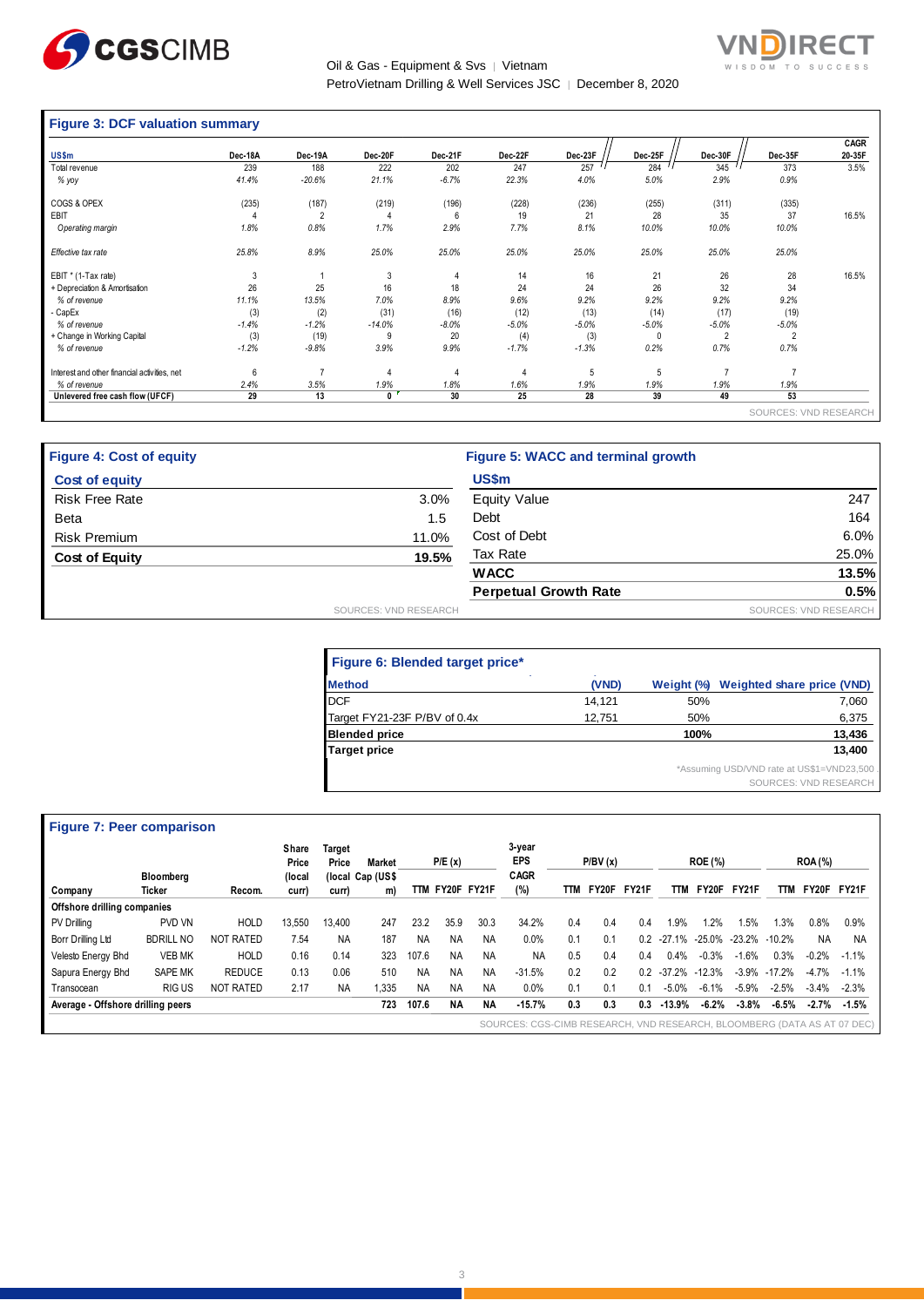

Oil & Gas - Equipment & Svs │ Vietnam PetroVietnam Drilling & Well Services JSC | December 8, 2020



### **BY THE NUMBERS**



#### **Profit & Loss**

| (US\$m)                                   | Dec-18A | Dec-19A | Dec-20F | Dec-21F | Dec-22F |
|-------------------------------------------|---------|---------|---------|---------|---------|
| <b>Total Net Revenues</b>                 | 239.2   | 188.5   | 222.3   | 202.3   | 241.3   |
| <b>Gross Profit</b>                       | 17.3    | 19.4    | 16.7    | 20.5    | 38.5    |
| <b>Operating EBITDA</b>                   | 30.8    | 27.1    | 19.4    | 23.8    | 41.7    |
| Depreciation And Amortisation             | (26.5)  | (25.5)  | (15.7)  | (17.9)  | (23.1)  |
| <b>Operating EBIT</b>                     | 4.3     | 1.6     | 3.7     | 5.9     | 18.6    |
| Financial Income/(Expense)                | (2.9)   | (3.3)   | (3.3)   | (1.5)   | (1.5)   |
| Pretax Income/(Loss) from Assoc.          | 2.6     | 4.8     | 6.7     | 4.0     | 3.6     |
| Non-Operating Income/(Expense)            | 6.1     | 5.1     | 0.9     | 1.2     | 1.7     |
| Profit Before Tax (pre-El)                | 10.1    | 8.2     | 8.0     | 9.5     | 22.5    |
| <b>Exceptional Items</b>                  |         |         |         |         |         |
| <b>Pre-tax Profit</b>                     | 10.1    | 8.2     | 8.0     | 9.5     | 22.5    |
| Taxation                                  | (2.6)   | (0.7)   | (2.0)   | (2.4)   | (5.6)   |
| Exceptional Income - post-tax             |         |         |         |         |         |
| <b>Profit After Tax</b>                   | 7.5     | 7.4     | 6.0     | 7.2     | 16.9    |
| Minority Interests                        | 1.1     | 0.5     | 0.8     | 1.0     | 2.4     |
| <b>Preferred Dividends</b>                |         |         |         |         |         |
| FX Gain/(Loss) - post tax                 |         |         |         |         |         |
| Other Adjustments - post-tax              |         |         |         |         |         |
| <b>Net Profit</b>                         | 8.6     | 8.0     | 6.9     | 8.2     | 19.3    |
| <b>Recurring Net Profit</b>               | 3.8     | 7.9     | 6.9     | 8.2     | 19.3    |
| <b>Fully Diluted Recurring Net Profit</b> | 3.8     | 7.9     | 6.9     | 8.2     | 19.3    |

#### **Cash Flow**

| (US\$m)                          | Dec-18A | Dec-19A | Dec-20F | Dec-21F | Dec-22F |
|----------------------------------|---------|---------|---------|---------|---------|
| <b>EBITDA</b>                    | 30.79   | 27.06   | 19.41   | 23.80   | 41.68   |
| Cash Flow from Invt. & Assoc.    | (7.11)  | (9.61)  | (9.36)  | (9.13)  | (8.91)  |
| Change In Working Capital        | (2.89)  | (18.54) | 8.77    | 19.95   | (4.01)  |
| (Incr)/Decr in Total Provisions  | (4.95)  | 0.72    | 0.00    | 0.00    | 0.00    |
| Other Non-Cash (Income)/Expense  | (20.67) | (18.91) | (11.37) | (14.27) | (19.16) |
| <b>Other Operating Cashflow</b>  | 25.89   | 25.02   | 20.77   | 22.93   | 27.46   |
| Net Interest (Paid)/Received     | (7.70)  | (6.07)  | (10.06) | (10.01) | (9.19)  |
| Tax Paid                         | (6.21)  | (3.01)  | (2.01)  | (2.38)  | (5.63)  |
| <b>Cashflow From Operations</b>  | 7.15    | (3.34)  | 16.15   | 30.89   | 22.25   |
| Capex                            | (3.42)  | (2.30)  | (31.12) | (16.18) | (12.07) |
| Disposals Of FAs/subsidiaries    | 0.03    | 0.05    | 0.00    | 0.00    | 0.00    |
| Acq. Of Subsidiaries/investments |         |         |         |         |         |
| <b>Other Investing Cashflow</b>  | 54.90   | (7.38)  | 0.00    | 0.00    | 0.00    |
| <b>Cash Flow From Investing</b>  | 51.51   | (9.63)  | (31.12) | (16.18) | (12.07) |
| Debt Raised/(repaid)             | (40.38) | (3.65)  | 1.33    | 17.08   | (16.79) |
| Proceeds From Issue Of Shares    |         |         |         |         |         |
| Shares Repurchased               |         |         |         |         |         |
| Dividends Paid                   | (0.12)  | (0.12)  | 0.00    | 0.00    | 0.00    |
| <b>Preferred Dividends</b>       |         |         |         |         |         |
| Other Financing Cashflow         | 0.00    | 0.00    | 0.00    | 0.00    | 0.00    |
| <b>Cash Flow From Financing</b>  | (40.51) | (3.77)  | 1.33    | 17.08   | (16.79) |
| <b>Total Cash Generated</b>      | 18.16   | (16.74) | (13.64) | 31.78   | (6.61)  |
| <b>Free Cashflow To Equity</b>   | 18.28   | (16.62) | (13.64) | 31.78   | (6.61)  |
| <b>Free Cashflow To Firm</b>     | 66.37   | (6.90)  | (4.90)  | 24.72   | 19.37   |

SOURCES: VND RESEARCH, COMPANY REPORTS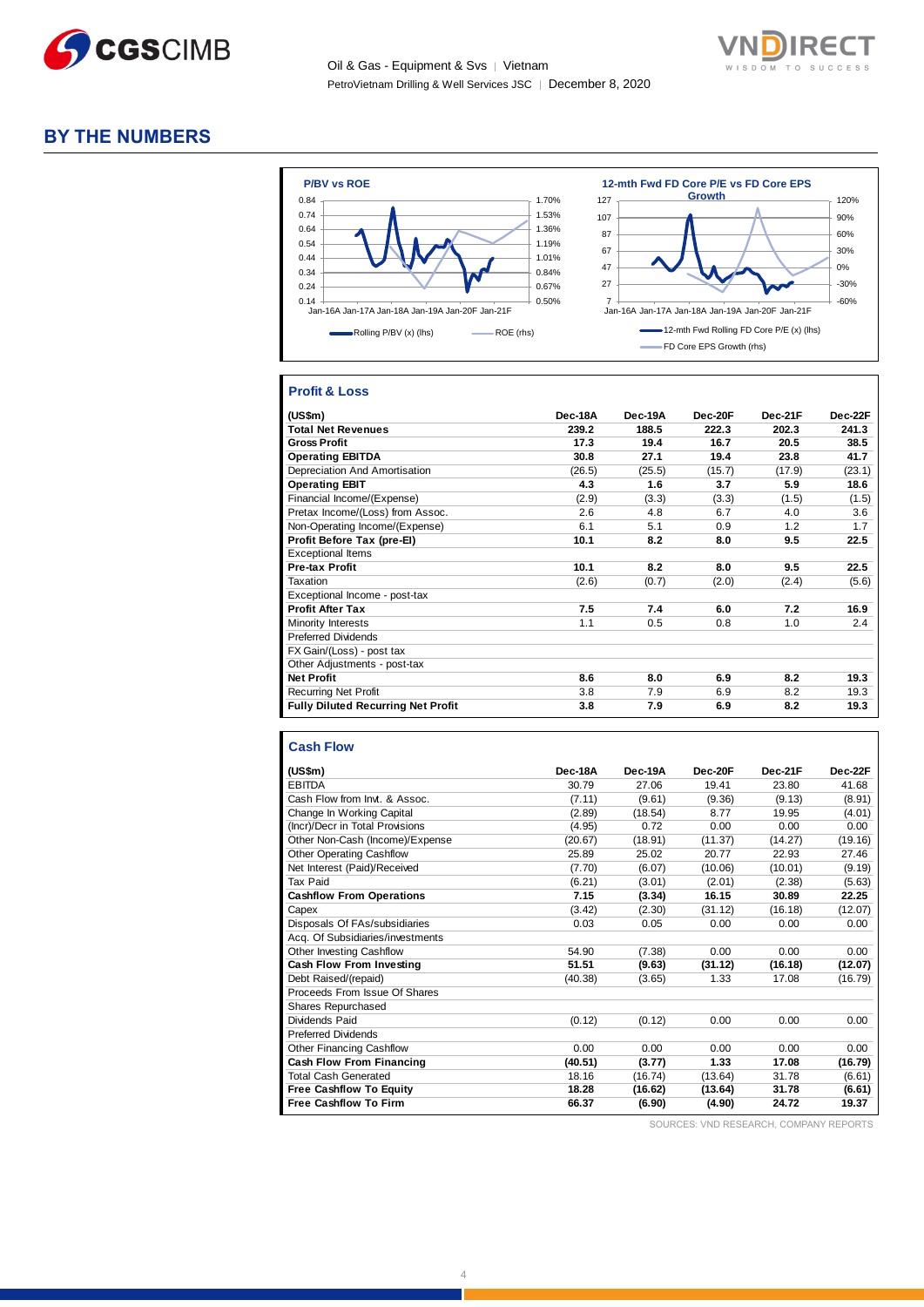

Oil & Gas - Equipment & Svs | Vietnam PetroVietnam Drilling & Well Services JSC | December 8, 2020



### **BY THE NUMBERS… cont'd**

| <b>Balance Sheet</b>                       |         |         |         |         |         |
|--------------------------------------------|---------|---------|---------|---------|---------|
| (US\$m)                                    | Dec-18A | Dec-19A | Dec-20F | Dec-21F | Dec-22F |
| Total Cash And Equivalents                 | 141.6   | 126.4   | 107.0   | 134.2   | 122.4   |
| <b>Total Debtors</b>                       | 69.7    | 82.5    | 78.5    | 71.5    | 85.3    |
| Inventories                                | 32.8    | 36.1    | 42.8    | 37.8    | 42.2    |
| <b>Total Other Current Assets</b>          | 1.1     | 1.7     | 2.0     | 1.8     | 2.2     |
| <b>Total Current Assets</b>                | 245.2   | 246.7   | 230.3   | 245.3   | 252.1   |
| <b>Fixed Assets</b>                        | 624.9   | 602.8   | 600.9   | 584.5   | 559.3   |
| <b>Total Investments</b>                   | 29.9    | 46.1    | 44.8    | 43.7    | 42.6    |
| <b>Intangible Assets</b>                   | 0.0     | 0.0     | 0.0     | 0.0     | 0.0     |
| <b>Total Other Non-Current Assets</b>      | 7.5     | 8.0     | 7.8     | 7.6     | 7.4     |
| <b>Total Non-current Assets</b>            | 662.3   | 656.9   | 653.5   | 635.8   | 609.3   |
| Short-term Debt                            | 15.7    | 22.5    | 15.0    | 34.4    | 30.2    |
| Current Portion of Long-Term Debt          |         |         |         |         |         |
| <b>Total Creditors</b>                     | 42.9    | 36.9    | 44.8    | 39.6    | 44.3    |
| <b>Other Current Liabilities</b>           | 62.4    | 64.3    | 75.7    | 68.9    | 82.2    |
| <b>Total Current Liabilities</b>           | 121.0   | 123.8   | 135.5   | 142.9   | 156.7   |
| Total Long-term Debt                       | 150.2   | 139.7   | 143.9   | 137.7   | 120.9   |
| Hybrid Debt - Debt Component               |         |         |         |         |         |
| <b>Total Other Non-Current Liabilities</b> | 37.9    | 35.9    | 34.9    | 34.1    | 33.2    |
| <b>Total Non-current Liabilities</b>       | 188.1   | 175.6   | 178.8   | 171.7   | 154.1   |
| <b>Total Provisions</b>                    | 0.0     | 0.0     | 0.0     | 0.0     | 0.0     |
| <b>Total Liabilities</b>                   | 309.1   | 299.4   | 314.3   | 314.7   | 310.8   |
| Shareholders' Equity                       | 587.3   | 593.5   | 558.3   | 554.5   | 536.6   |
| Minority Interests                         | 11.1    | 10.7    | 11.2    | 11.9    | 14.0    |
| <b>Total Equity</b>                        | 598.4   | 604.2   | 569.5   | 566.4   | 550.6   |

### **Key Ratios**

П

|                                  | Dec-18A | Dec-19A    | Dec-20F | Dec-21F   | Dec-22F |
|----------------------------------|---------|------------|---------|-----------|---------|
| Revenue Growth                   | 39.4%   | (21.2%)    | 17.9%   | $(9.0\%)$ | 19.3%   |
| Operating EBITDA Growth          | 77.9%   | $(12.1\%)$ | (28.3%) | 22.6%     | 75.1%   |
| Operating EBITDA Margin          | 12.9%   | 14.4%      | 8.7%    | 11.8%     | 17.3%   |
| Net Cash Per Share (US\$)        | (0.06)  | (0.08)     | (0.12)  | (0.09)    | (0.07)  |
| BVPS (US\$)                      | 1.39    | 1.41       | 1.32    | 1.32      | 1.27    |
| <b>Gross Interest Cover</b>      | 0.58    | 0.23       | 0.56    | 0.89      | 3.07    |
| <b>Effective Tax Rate</b>        | 25.8%   | 8.9%       | 25.0%   | 25.0%     | 25.0%   |
| Net Dividend Payout Ratio        | 1.41%   | 1.51%      | NA      | NA.       | NA      |
| <b>Accounts Receivables Days</b> | 105.4   | 147.3      | 132.6   | 135.4     | 118.5   |
| <b>Inventory Days</b>            | 54.36   | 74.45      | 70.23   | 80.87     | 71.97   |
| <b>Accounts Payables Days</b>    | 58.78   | 84.00      | 71.28   | 83.02     | 73.88   |
| <b>ROIC (%)</b>                  | 0.49%   | 0.23%      | 0.45%   | 0.72%     | 2.35%   |
| ROCE (%)                         | 1.61%   | 1.14%      | 1.41%   | 1.96%     | 3.66%   |
| Return On Average Assets         | 1.04%   | 1.15%      | 0.95%   | 0.94%     | 2.06%   |

| <b>Key Drivers</b>                             |          |          |          |          |          |
|------------------------------------------------|----------|----------|----------|----------|----------|
|                                                | Dec-18A  | Dec-19A  | Dec-20F  | Dec-21F  | Dec-22F  |
| Outstanding Orderbook (US\$m)                  | N/A      | N/A      | N/A      | N/A      | N/A      |
| Order Book Wins (US\$m)                        | N/A      | N/A      | N/A      | N/A      | N/A      |
| Order Book Depletion (US\$m)                   | N/A      | N/A      | N/A      | N/A      | N/A      |
| Average Day Rate Per Ship (US\$)               | N/A      | N/A      | N/A      | N/A      | N/A      |
| No. Of Ships (unit)                            | N/A      | N/A      | N/A      | N/A      | N/A      |
| Average Utilisation Rate (%)                   | N/A      | N/A      | N/A      | N/A      | N/A      |
| Oil Price (US\$/bbl)                           | 71.2     | 64.4     | 45.0     | 50.0     | 55.0     |
| Energy Production Volume (mmboe)               | N/A      | N/A      | N/A      | N/A      | N/A      |
| Average Day Rate - Drilling Rigs (US\$)        | 56.149.0 | 57.500.0 | 65,000.0 | 60.000.0 | 65,000.0 |
| Average Util. Rate - Drilling Rigs (%)         | 85.3%    | 90.0%    | 72.9%    | 80.0%    | 90.0%    |
| Average Day Rate - FPUs (US\$)                 | N/A      | N/A      | N/A      | N/A      | N/A      |
| Average Util. Rate - FPUs (%)                  | N/A      | N/A      | N/A      | N/A      | N/A      |
| Total Oil Storage Capacity (000 cbm)           | N/A      | N/A      | N/A      | N/A      | N/A      |
| Equity Share Of Oil Storage Capacity (000 cbm) | N/A      | N/A      | N/A      | N/A      | N/A      |
| Assumed Util. Rate Of Oil Storage Capacity (%) | N/A      | N/A      | N/A      | N/A      | N/A      |

SOURCES: VND RESEARCH, COMPANY REPORTS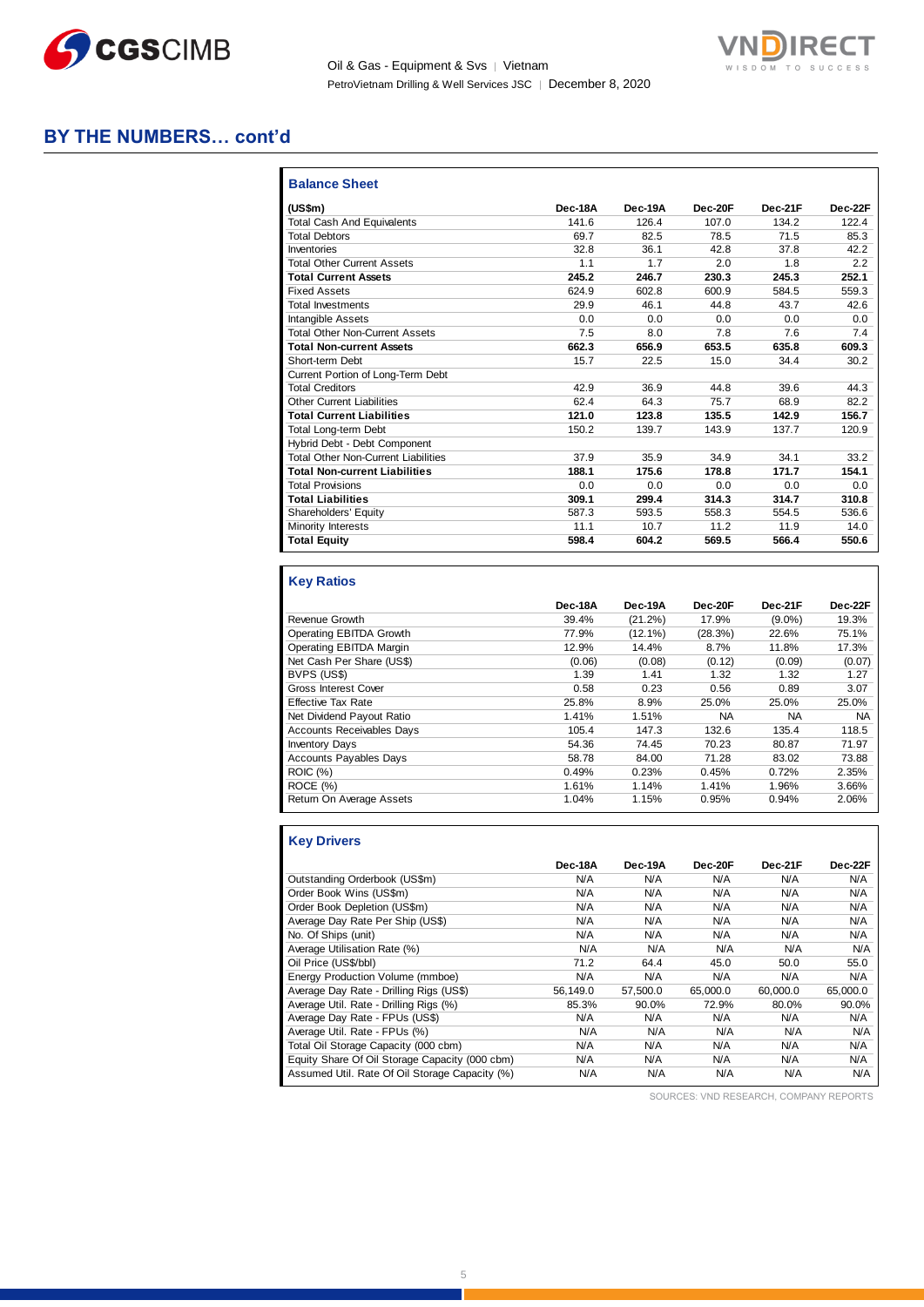



#### **DISCLAIMER**

The content of this report (including the views and opinions expressed therein, and the information comprised therein) has been prepared by and belongs to VNDIRECT Securities Corporation, and is distributed by CGS-CIMB pursuant to an arrangement between VNDIRECT Securities Corporation and CGS-CIMB. VNDIRECT Securities Corporation is not an affiliate of CGS-CIMB.

This report is not directed to, or intended for distribution to or use by, any person or entity who is a citizen or resident of or located in any locality, state, country or other jurisdiction where such distribution, publication, availability or use would be contrary to law or regulation.

By accepting this report, the recipient hereof represents and warrants that he is entitled to receive such report in accordance with the restrictions set forth below and agrees to be bound by the limitations contained herein (including the "Restrictions on Distributions" set out below). Any failure to comply with these limitations may constitute a violation of law. This publication is being supplied to you strictly on the basis that it will remain confidential. No part of this report may be (i) copied, photocopied, duplicated, stored or reproduced in any form by any means or (ii) redistributed or passed on, directly or indirectly, to any other person in whole or in part, for any purpose without the prior written consent of CGS-CIMB.

The information contained in this research report is prepared from data believed to be correct and reliable at the time of issue of this report.

VNDIRECT Securities Corporation may or may not issue regular reports on the subject matter of this report at any frequency and may cease to do so or change the periodicity of reports at any time. Neither VNDIRECT Securities Corporation nor CGS-CIMB is under any obligation to update this report in the event of a material change to the information contained in this report. Neither VNDIRECT Securities Corporation nor CGS-CIMB has any and will accept any, obligation to (i) check or ensure that the contents of this report remain current, reliable or relevant, (ii) ensure that the content of this report constitutes all the information a prospective investor may require, (iii) ensure the adequacy, accuracy, completeness, reliability or fairness of any views, opinions and information, and accordingly, VNDIRECT Securities Corporation, CGS-CIMB and their respective affiliates and related persons including China Galaxy International Financial Holdings Limited ("CGIFHL") and CIMB Group Sdn. Bhd. ("CIMBG") and their respective related corporations (and their respective directors, associates, connected persons and/or employees) shall not be liable in any manner whatsoever for any consequences (including but not limited to any direct, indirect or consequential losses, loss of profits and damages) of any reliance thereon or usage thereof. In particular, VNDIRECT Securities Corporation and CGS-CIMB disclaim all responsibility and liability for the views and opinions set out in this report.

Unless otherwise specified, this report is based upon reasonable sources. Such sources will, unless otherwise specified, for market data, be market data and prices available from the main stock exchange or market where the relevant security is listed, or, where appropriate, any other market. Information on the accounts and business of company(ies) will generally be based on published statements of the company(ies), information disseminated by regulatory information services, other publicly available information and information resulting from our research. Whilst every effort is made to ensure that statements of facts made in this report are accurate, all estimates, projections, forecasts, expressions of opinion and other subjective judgments contained in this report are based on assumptions considered to be reasonable as of the date of the document in which they are contained and must not be construed as a representation that the matters referred to therein will occur. Past performance is not a reliable indicator of future performance. The value of investments may go down as well as up and those investing may, depending on the investments in question, lose more than the initial investment. No report shall constitute an offer or an invitation by or on behalf of CGS-CIMB or VNDIRECT Securities Corporation, or their respective affiliates (including CGIFHL, CIMBG and their respective related corporations) to any person to buy or sell any investments.

CGS-CIMB and/or VNDIRECT Securities Corporation and/or their respective affiliates and related corporations (including CGIFHL, CIMBG and their respective related corporations), their respective directors, associates, connected parties and/or employees may own or have positions in securities of the company(ies) covered in this research report or any securities related thereto and may from time to time add to or dispose of, or may be materially interested in, any such securities. Further, CGS-CIMB and/or VNDIRECT Securities Corporation, and/or their respective affiliates and their respective related corporations (including CGIFHL, CIMBG and their respective related corporations) do and seek to do business with the company(ies) covered in this research report and may from time to time act as market maker or have assumed an underwriting commitment in securities of such company(ies), may sell them to or buy them from customers on a principal basis and may also perform or seek to perform significant investment banking, advisory, underwriting or placement services for or relating to such company(ies) as well as solicit such investment, advisory or other services from any entity mentioned in this report.

CGS-CIMBand/or VNDIRECT Securities Corporation and/or their respective affiliates (including CGIFHL, CIMBG and their respective related corporations) may enter into an agreement with the company(ies) covered in this report relating to the production of research reports. CGS-CIMB and/or VNDIRECT Securities Corporation may disclose the contents of this report to the company(ies) covered by it and may have amended the contents of this report following such disclosure.

The analyst responsible for the production of this report hereby certifies that the views expressed herein accurately and exclusively reflect his or her personal views and opinions about any and all of the issuers or securities analysed in this report and were prepared independently and autonomously. No part of the compensation of the analyst(s) was, is, or will be directly or indirectly related to the inclusion of specific recommendations(s) or view(s) in this report. The analyst(s) who prepared this research report is prohibited from receiving any compensation, incentive or bonus based on specific investment banking transactions or for providing a specific recommendation for, or view of, a particular company. Information barriers and other arrangements may be established where necessary to prevent conflicts of interests arising. However, the analyst(s) may receive compensation that is based on his/their coverage of company(ies) in the performance of his/their duties or the performance of his/their recommendations and the research personnel involved in the preparation of this report may also participate in the solicitation of the businesses as described above. In reviewing this research report, an investor should be aware that any or all of the foregoing, among other things, may give rise to real or potential conflicts of interest. Additional information is, subject to the duties of confidentiality, available on request.

The term "VNDIRECT Securities Corporation" shall, unless the context otherwise requires, mean VNDIRECT Securities Corporation and its affiliates, subsidiaries and related companies. The term "CGS-CIMB" shall denote, where appropriate, the relevant entity distributing or disseminating the report in the particular jurisdiction referenced below, or, in every other case except as otherwise stated herein, CGS-CIMB Securities International Pte. Ltd. and its affiliates, subsidiaries and related corporations.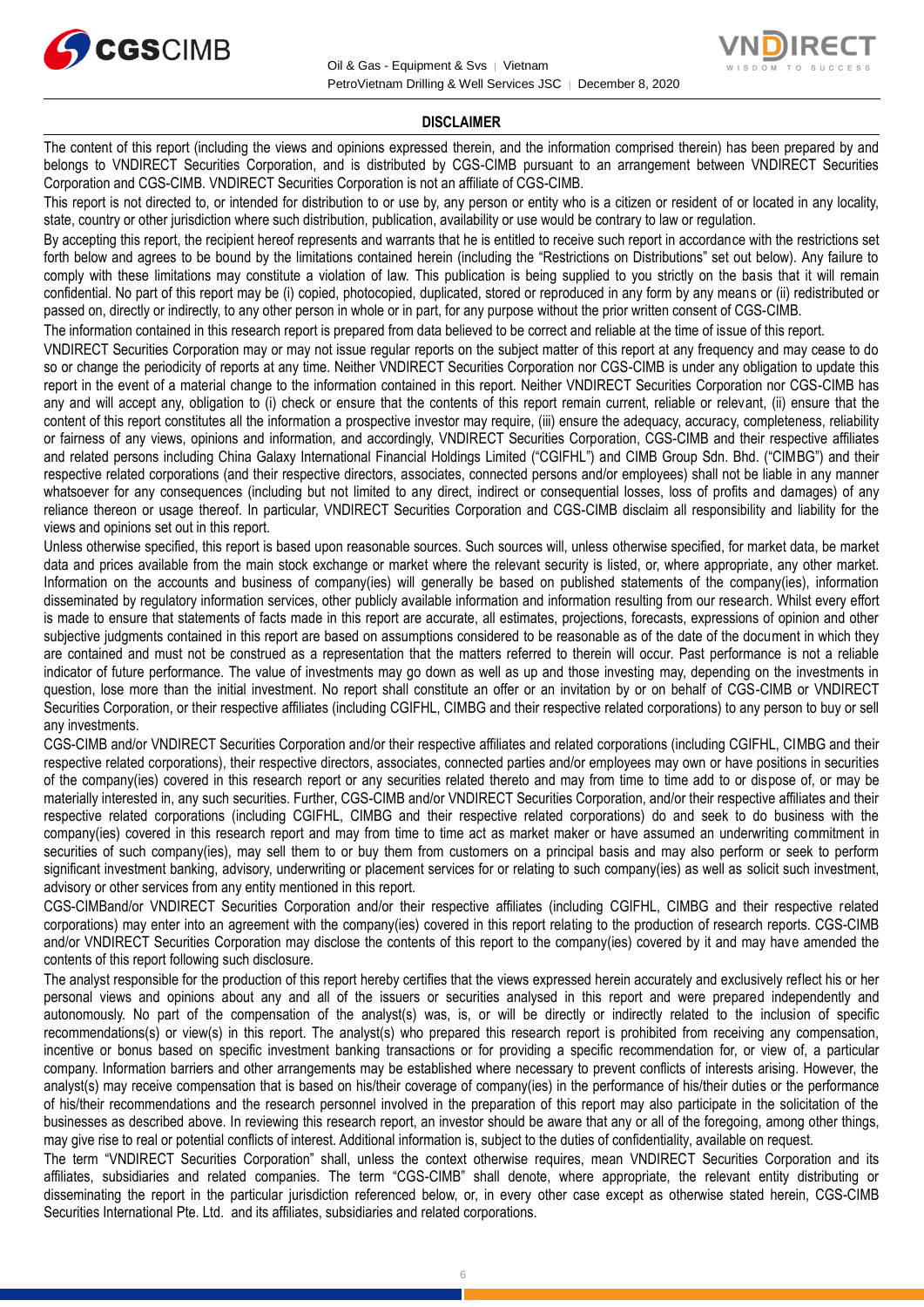



| <b>CGS-CIMB</b> |                                                                                   |                                                                 |
|-----------------|-----------------------------------------------------------------------------------|-----------------------------------------------------------------|
| Country         | <b>CGS-CIMB Entity</b>                                                            | <b>Regulated by</b>                                             |
| Hong Kong       | CGS-CIMB Securities (Hong Kong) Limited                                           | Securities and Futures Commission Hong Kong                     |
| India           | CGS-CIMB Securities (India) Private Limited                                       | Securities and Exchange Board of India (SEBI)                   |
| Indonesia       | PT CGS-CIMB Sekuritas Indonesia                                                   | Financial Services Authority of Indonesia                       |
| Malaysia        | CGS-CIMB Securities Sdn. Bhd. (formerly known<br>as Jupiter Securities Sdn. Bhd.) | Securities Commission Malaysia                                  |
| Singapore       | CGS-CIMB Research Pte. Ltd.                                                       | Monetary Authority of Singapore                                 |
| South Korea     | CGS-CIMB Securities (Hong Kong) Limited,<br>Korea Branch                          | Financial Services Commission and Financial Supervisory Service |
| Thailand        | CGS-CIMB Securities (Thailand) Co. Ltd.                                           | Securities and Exchange Commission Thailand                     |

(i) As of November 30, 2020 VNDIRECT Securities Corporation has a proprietary position in the securities (which may include but not be limited to shares, warrants, call warrants and/or any other derivatives) in the following company or companies covered or recommended in this report:  $(a)$  -

(ii) As of December 8, 2020, the analyst(s) who prepared this report, and the associate(s), has / have an interest in the securities (which may include but not be limited to shares, warrants, call warrants and/or any other derivatives) in the following company or companies covered or recommended in this report:

(a) -

This report does not purport to contain all the information that a prospective investor may require. CGS-CIMB, VNDIRECT Securities Corporation and their respective affiliates (including CGIFHL, CIMBG and their related corporations) do not make any guarantee, representation or warranty, express or implied, as to the adequacy, accuracy, completeness, reliability or fairness of any such information and opinion contained in this report. None of CGS-CIMB, VNDIRECT Securities Corporation and their respective affiliates and related persons (including CGIFHL, CIMBG and their related corporations) shall be liable in any manner whatsoever for any consequences (including but not limited to any direct, indirect or consequential losses, loss of profits and damages) of any reliance thereon or usage thereof.

This report is general in nature and has been prepared for information purposes only. It is intended for circulation amongst CGS-CIMB's and its affiliates' (including CGIFHL's, CIMBG's and their respective related corporations') clients generally and does not have regard to the specific investment objectives, financial situation and the particular needs of any specific person who may receive this report. The information and opinions in this report are not and should not be construed or considered as an offer, recommendation or solicitation to buy or sell the subject securities, related investments or other financial instruments or any derivative instrument, or any rights pertaining thereto.

Investors are advised to make their own independent evaluation of the information contained in this research report, consider their own individual investment objectives, financial situation and particular needs and consult their own professional and financial advisers as to the legal, business, financial, tax and other aspects before participating in any transaction in respect of the securities of company(ies) covered in this research report. The securities of such company(ies) may not be eligible for sale in all jurisdictions or to all categories of investors.

#### Restrictions on Distributions

**Australia:** Despite anything in this report to the contrary, this research is issued by VNDIRECT Securities Corporation and provided in Australia by CGS-CIMB Securities (Singapore) Pte. Ltd. and CGS-CIMB Securities (Hong Kong) Limited. This research is only available in Australia to persons who are "wholesale clients" (within the meaning of the Corporations Act 2001 (Cth) and is supplied solely for the use of such wholesale clients and shall not be distributed or passed on to any other person. You represent and warrant that if you are in Australia, you are a "wholesale client". This research is of a general nature only and has been prepared without taking into account the objectives, financial situation or needs of the individual recipient. CGS-CIMB Securities (Singapore) Pte. Ltd. and CGS-CIMB Securities (Hong Kong) Limited do not hold, and are not required to hold an Australian financial services license. CGS-CIMB Securities (Singapore) Pte. Ltd. and CGS-CIMB Securities (Hong Kong) Limited rely on "passporting" exemptions for entities appropriately licensed by the Monetary Authority of Singapore (under ASIC Class Order 03/1102) and the Securities and Futures Commission in Hong Kong (under ASIC Class Order 03/1103).

**Canada:** This research report has not been prepared in accordance with the disclosure requirements of Dealer Member Rule 3400 – Research Restrictions and Disclosure Requirements of the Investment Industry Regulatory Organization of Canada. For any research report distributed by CIBC, further disclosures related to CIBC conflicts of interest can be found at https://researchcentral.cibcwm.com.

**China:** For the purpose of this report, the People's Republic of China ("PRC") does not include the Hong Kong Special Administrative Region, the Macau Special Administrative Region or Taiwan. The distributor of this report has not been approved or licensed by the China Securities Regulatory Commission or any other relevant regulatory authority or governmental agency in the PRC. This report contains only marketing information. The distribution of this report is not an offer to buy or sell to any person within or outside PRC or a solicitation to any person within or outside of PRC to buy or sell any instruments described herein. This report is being issued outside the PRC to a limited number of institutional investors and may not be provided to any person other than the original recipient and may not be reproduced or used for any other purpose.

**France:** Only qualified investors within the meaning of French law shall have access to this report. This report shall not be considered as an offer to subscribe to, or used in connection with, any offer for subscription or sale or marketing or direct or indirect distribution of financial instruments and it is not intended as a solicitation for the purchase of any financial instrument.

**Germany:** This report is only directed at persons who are professional investors as defined in sec 31a(2) of the German Securities Trading Act (WpHG). This publication constitutes research of a non-binding nature on the market situation and the investment instruments cited here at the time of the publication of the information.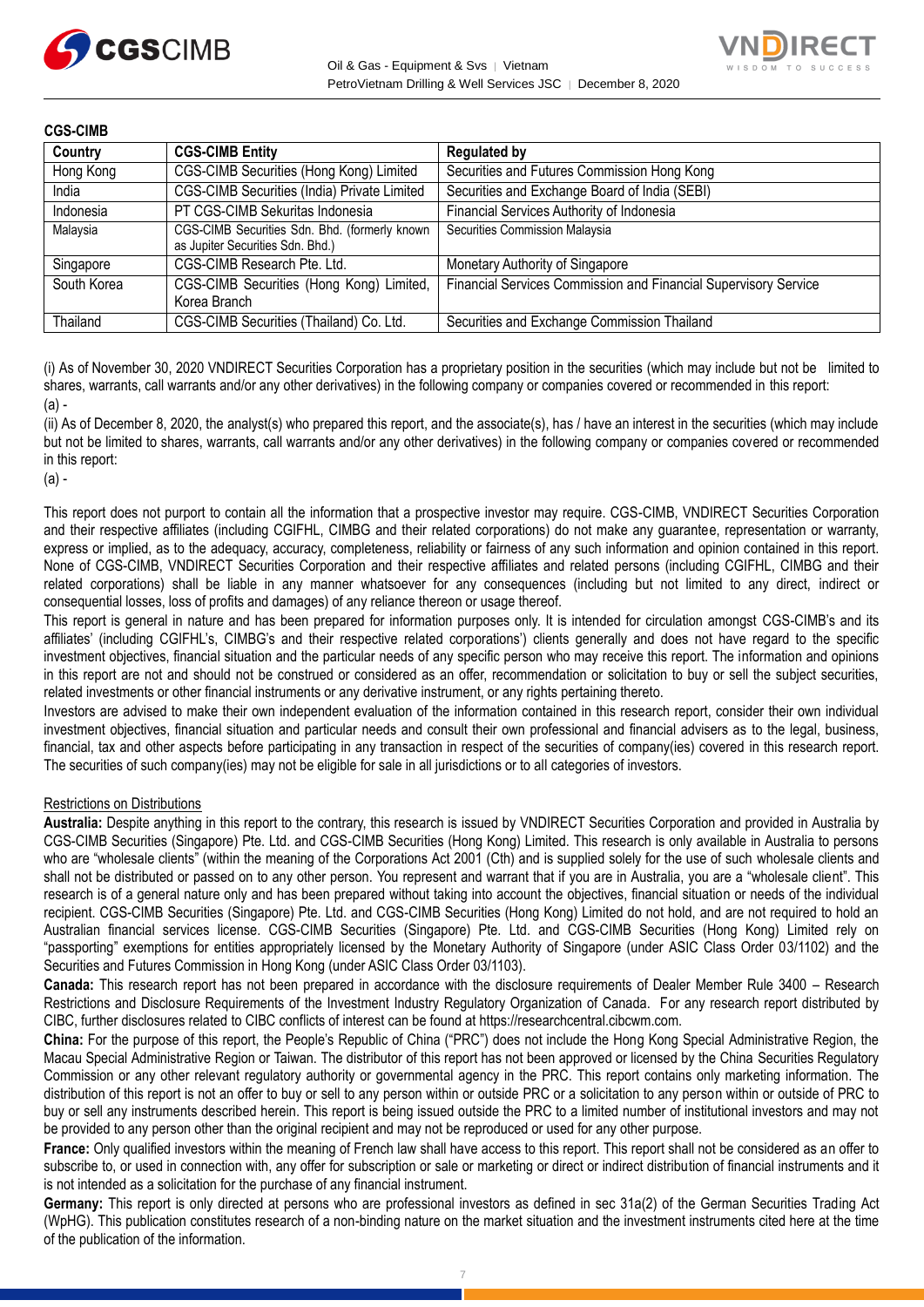



The current prices/yields in this issue are based upon closing prices from Bloomberg as of the day preceding publication. Please note that neither the German Federal Financial Supervisory Agency (BaFin), nor any other supervisory authority exercises any control over the content of this report. **Hong Kong:** This report is issued and distributed in Hong Kong by CGS-CIMB Securities (Hong Kong) Limited ("CHK") which is licensed in Hong Kong by the Securities and Futures Commission for Type 1 (dealing in securities) and Type 4 (advising on securities) activities. Any investors wishing to purchase or otherwise deal in the securities covered in this report should contact the Head of Sales at CGS-CIMB Securities (Hong Kong) Limited. The views and opinions in this research report are our own as of the date hereof and are subject to change. If the Financial Services and Markets Act of the United Kingdom or the rules of the Financial Conduct Authority apply to a recipient, our obligations owed to such recipient therein are unaffected. CHK has no obligation to update its opinion or the information in this research report.

CHK does not make a market on other securities mentioned in the report.

#### **India:**

This report is issued by VNDIRECT Securities Corporation and distributed in India by CGS-CIMB Securities (India) Private Limited ("CGS-CIMB India"). CGS-CIMB India is a subsidiary of CGS-CIMB Securities International Pte. Ltd. which in turn is a 50:50 joint venture company of CGIFHL and CIMBG. The details of the members of the group of companies of CGS-CIMB can be found at www.cgs-cimb.com, CGIFHL at www.chinastock.com.hk/en/ACG/ContactUs/index.aspx and CIMBG at www.cimb.com/en/who-we-are.html. CGS-CIMB India is registered with the National Stock Exchange of India Limited and BSE Limited as a trading and clearing member (Merchant Banking Number: INM000012037) under the Securities and Exchange Board of India (Stock Brokers and Sub-Brokers) Regulations, 1992. In accordance with the provisions of Regulation 4(g) of the Securities and Exchange Board of India (Investment Advisers) Regulations, 2013, CGS-CIMB India is not required to seek registration with the Securities and Exchange Board of India ("SEBI") as an Investment Adviser. CGS-CIMB India is registered with SEBI (SEBI Registration Number: INZ000209135) as a Research Analyst (INH000000669) pursuant to the SEBI (Research Analysts) Regulations, 2014 ("Regulations").

This report does not take into account the particular investment objectives, financial situations, or needs of the recipients. It is not intended for and does not deal with prohibitions on investment due to law/jurisdiction issues etc. which may exist for certain persons/entities. Recipients should rely on their own investigations and take their own professional advice before investment.

The report is not a "prospectus" as defined under Indian Law, including the Companies Act, 2013, and is not, and shall not be, approved by, or filed or registered with, any Indian regulator, including any Registrar of Companies in India, SEBI, any Indian stock exchange, or the Reserve Bank of India. No offer, or invitation to offer, or solicitation of subscription with respect to any such securities listed or proposed to be listed in India is being made, or intended to be made, to the public, or to any member or section of the public in India, through or pursuant to this report.

The research analysts, strategists or economists principally responsible for the preparation of this research report are segregated from the other activities of CGS-CIMB India and they have received compensation based upon various factors, including quality, accuracy and value of research, firm profitability or revenues, client feedback and competitive factors. Research analysts', strategists' or economists' compensation is not linked to investment banking or capital markets transactions performed or proposed to be performed by CGS-CIMB India or its affiliates.

CGS-CIMB India does not have actual / beneficial ownership of 1% or more securities of the subject company in this research report, at the end of the month immediately preceding the date of publication of this research report. However, since affiliates of CGS-CIMB India are engaged in the financial services business, they might have in their normal course of business financial interests or actual / beneficial ownership of one per cent or more in various companies including the subject company in this research report.

CGS-CIMB India or its associates, may: (a) from time to time, have long or short position in, and buy or sell the securities of the subject company in this research report; or (b) be engaged in any other transaction involving such securities and earn brokerage or other compensation or act as a market maker in the financial instruments of the subject company in this research report or act as an advisor or lender/borrower to such company or may have any other potential conflict of interests with respect to any recommendation and other related information and opinions.

CGS-CIMB India, its associates and the analyst engaged in preparation of this research report have not received any compensation for investment banking, merchant banking or brokerage services from the subject company mentioned in the research report in the past 12 months.

CGS-CIMB India, its associates and the analyst engaged in preparation of this research report have not managed or co-managed public offering of securities for the subject company mentioned in the research report in the past 12 months. The analyst from CGS-CIMB India engaged in preparation of this research report or his/her relative (a) do not have any financial interests in the subject company mentioned in this research report; (b) do not own 1% or more of the equity securities of the subject company mentioned in the research report as of the last day of the month preceding the publication of the research report; (c) do not have any material conflict of interest at the time of publication of the research report.

**Indonesia:** This report is issued by VNDIRECT Securities Corporation and distributed by PT CGS-CIMB Sekuritas Indonesia ("CGS-CIMB Indonesia"). The views and opinions in this research report are not our own but of VNDIRECT Securities Corporation as of the date hereof and are subject to change. CGS-CIMB Indonesia has no obligation to update the opinion or the information in this research report. This report is for private circulation only to clients of CGS-CIMB Indonesia. Neither this report nor any copy hereof may be distributed in Indonesia or to any Indonesian citizens wherever they are domiciled or to Indonesian residents except in compliance with applicable Indonesian capital market laws and regulations.

This research report is not an offer of securities in Indonesia. The securities referred to in this research report have not been registered with the Financial Services Authority (Otoritas Jasa Keuangan) pursuant to relevant capital market laws and regulations, and may not be offered or sold within the territory of the Republic of Indonesia or to Indonesian citizens through a public offering or in circumstances which constitute an offer within the meaning of the Indonesian capital market law and regulations.

**Ireland:** CGS-CIMB is not an investment firm authorised in the Republic of Ireland and no part of this document should be construed as CGS-CIMB acting as, or otherwise claiming or representing to be, an investment firm authorised in the Republic of Ireland.

**Malaysia:** This report is issued by VNDIRECT Securities Corporation and distributed in Malaysia by CGS-CIMB Securities Sdn. Bhd. (formerly known as Jupiter Securities Sdn. Bhd.) ("CGS-CIMB Malaysia") solely for the benefit of and for the exclusive use of our clients. Recipients of this report are to contact CGS-CIMB Malaysia, at 29th Floor Menara CIMB No. 1 Jalan Stesen Sentral 2, Kuala Lumpur Sentral 50470 Kuala Lumpur, Malaysia, in respect of any matters arising from or in connection with this report. CGS-CIMB Malaysia has no obligation to update, revise or reaffirm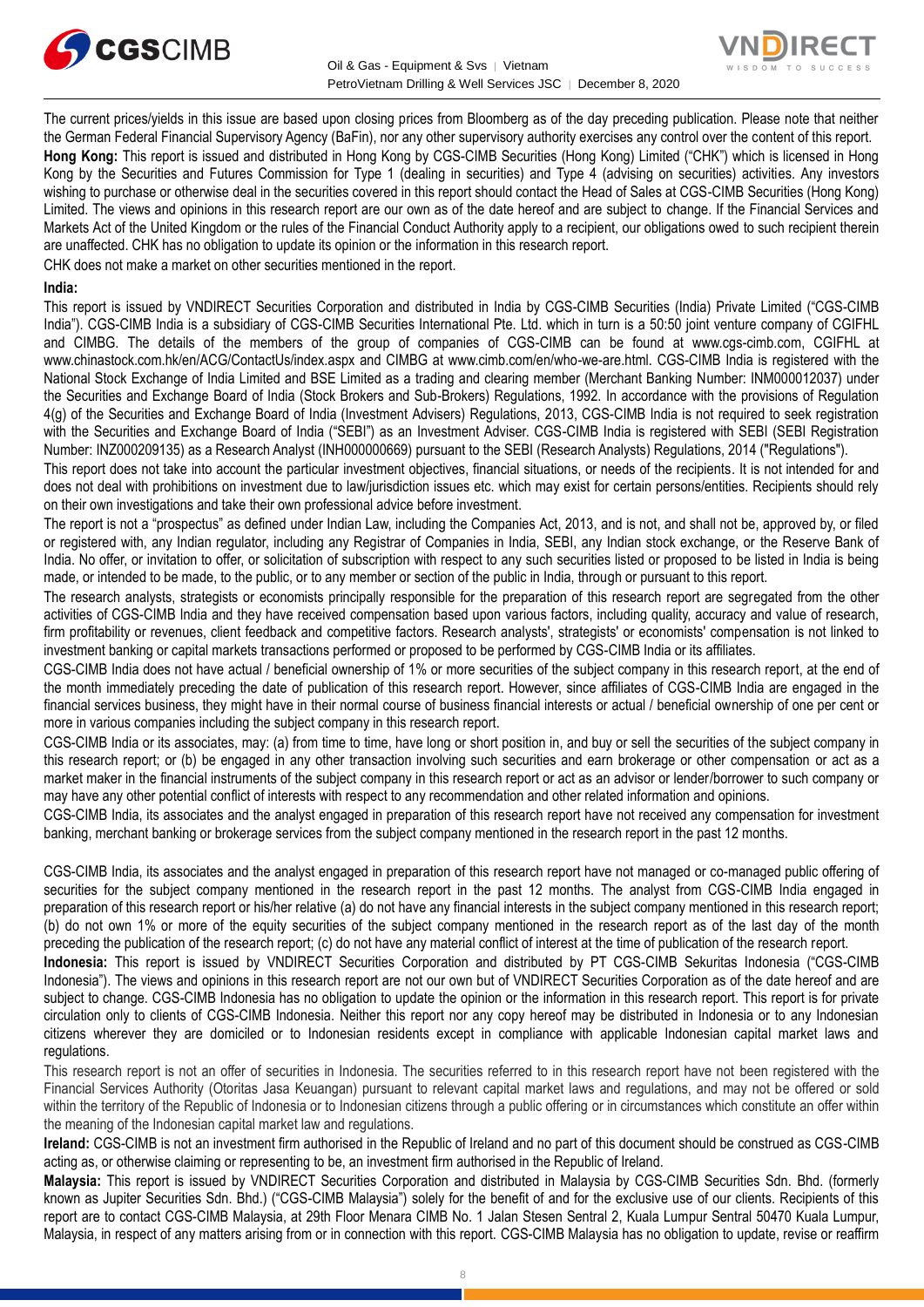



the opinion or the information in this research report after the date of this report.

**New Zealand:** In New Zealand, this report is for distribution only to persons who are wholesale clients pursuant to section 5C of the Financial Advisers Act 2008.

**Singapore:** This report is issued by VNDIRECT Securities Corporation and distributed by CGS-CIMB Research Pte Ltd ("CGS-CIMBR"). CGS-CIMBR is a financial adviser licensed under the Financial Advisers Act, Cap 110 ("FAA") for advising on investment products, by issuing or promulgating research analyses or research reports, whether in electronic, print or other form. Accordingly, CGS-CIMBR is a subject to the applicable rules under the FAA unless it is able to avail itself to any prescribed exemptions.

Recipients of this report are to contact CGS-CIMB Research Pte Ltd, 50 Raffles Place, #16-02 Singapore Land Tower, Singapore in respect of any matters arising from, or in connection with this report. CGS-CIMBR has no obligation to update the opinion or the information in this research report. This publication is strictly confidential and is for private circulation only. If you have not been sent this report by CGS-CIMBR directly, you may not rely, use or disclose to anyone else this report or its contents.

If the recipient of this research report is not an accredited investor, expert investor or institutional investor, CGS-CIMBR accepts legal responsibility for the contents of the report without any disclaimer limiting or otherwise curtailing such legal responsibility. If the recipient is an accredited investor, expert investor or institutional investor, the recipient is deemed to acknowledge that CGS-CIMBR is exempt from certain requirements under the FAA and its attendant regulations, and as such, is exempt from complying with the following:

(a) Section 25 of the FAA (obligation to disclose product information);

(b) Section 27 (duty not to make recommendation with respect to any investment product without having a reasonable basis where you may be reasonably expected to rely on the recommendation) of the FAA;

(c) MAS Notice on Information to Clients and Product Information Disclosure [Notice No. FAA-N03];

(d) MAS Notice on Recommendation on Investment Products [Notice No. FAA-N16];

(e) Section 36 (obligation on disclosure of interest in securities), and

(f) any other laws, regulations, notices, directive, guidelines, circulars and practice notes which are relates to the above, to the extent permitted by applicable laws, as may be amended from time to time, and any other laws, regulations, notices, directive, guidelines, circulars, and practice notes as we may notify you from time to time. In addition, the recipient who is an accredited investor, expert investor or institutional investor acknowledges that a CGS-CIMBR is exempt from Section 27 of the FAA, the recipient will also not be able to file a civil claim against CGS-CIMBR for any loss or damage arising from the recipient's reliance on any recommendation made by CGS-CIMBR which would otherwise be a right that is available to the recipient under Section 27 of the FAA, the recipient will also not be able to file a civil claim against CGS-CIMBR for any loss or damage arising from the recipient's reliance on any recommendation made by CGS-CIMBR which would otherwise be a right that is available to the recipient under Section 27 of the FAA.

CGS-CIMBR, its affiliates and related corporations, their directors, associates, connected parties and/or employees may own or have positions in securities of the company(ies) covered in this research report or any securities related thereto and may from time to time add to or dispose of, or may be materially interested in, any such securities. Further, CGS-CIMBR, its affiliates and its related corporations do and seek to do business with the company(ies) covered in this research report and may from time to time act as market maker or have assumed an underwriting commitment in securities of such company(ies), may sell them to or buy them from customers on a principal basis and may also perform or seek to perform significant investment banking, advisory, underwriting or placement services for or relating to such company(ies) as well as solicit such investment, advisory or other services from any entity mentioned in this report.

As of December 8, 2020,, CGS-CIMBR does not have a proprietary position in the recommended securities in this report.

CGS-CIMBR does not make a market on the securities mentioned in the report.

**South Korea:** This report is issued by VNDIRECT Securities Corporation and distributed in South Korea by CGS-CIMB Securities (Hong Kong) Limited, Korea Branch ("CGS-CIMB Korea") which is licensed as a cash equity broker, and regulated by the Financial Services Commission and Financial Supervisory Service of Korea. In South Korea, this report is for distribution only to professional investors under Article 9(5) of the Financial Investment Services and Capital Market Act of Korea ("FSCMA").

**Spain:** This document is a research report and it is addressed to institutional investors only. The research report is of a general nature and not personalised and does not constitute investment advice so, as the case may be, the recipient must seek proper advice before adopting any investment decision. This document does not constitute a public offering of securities.

CGS-CIMB is not registered with the Spanish Comision Nacional del Mercado de Valores to provide investment services.

**Sweden:** This report contains only marketing information and has not been approved by the Swedish Financial Supervisory Authority. The distribution of this report is not an offer to sell to any person in Sweden or a solicitation to any person in Sweden to buy any instruments described herein and may not be forwarded to the public in Sweden.

**Switzerland:** This report has not been prepared in accordance with the recognized self-regulatory minimal standards for research reports of banks issued by the Swiss Bankers' Association (Directives on the Independence of Financial Research).

**Thailand:** This report is issued by VNDIRECT Securities Corporation and distributed by CGS-CIMB Securities (Thailand) Co. Ltd. ("CGS-CIMB Thailand") based upon sources believed to be reliable (but their accuracy, completeness or correctness is not guaranteed). The statements or expressions of opinion herein were arrived at after due and careful consideration for use as information for investment. Such opinions are subject to change without notice and CGS-CIMB Thailand has no obligation to update the opinion or the information in this research report.

CGS-CIMB Thailand may act or acts as Market Maker, and issuer and offerer of Derivative Warrants and Structured Note which may have the following securities as its underlying securities. Investors should carefully read and study the details of the derivative warrants in the prospectus before making investment decisions.

AAV, ADVANC, AEONTS, AMATA, AOT, AWC, BANPU, BBL, BCH, BCP, BCPG, BDMS, BEC, BEM, BGC, BGRIM, BH, BJC, BPP, BTS, CBG, CENTEL, CHG, CK, CKP, COM7, CPALL, CPF, CPN, DELTA, DTAC, EA, EGCO, EPG, ERW, ESSO, GFPT, GLOBAL, GPSC, GULF, GUNKUL, HANA, HMPRO, INTUCH, IRPC, IVL, JAS, JMT, KBANK, KCE, KKP, KTB, KTC, LH, MAJOR, MBK, MEGA, MINT, MTC, ORI, OSP, PLANB, PRM, PSH, PSL, PTG, PTT, PTTEP, PTTGC, QH, RATCH, RS, SAWAD, SCB, SCC, SGP, SPALI, SPRC, STA, STEC, STPI, SUPER, TASCO, TCAP,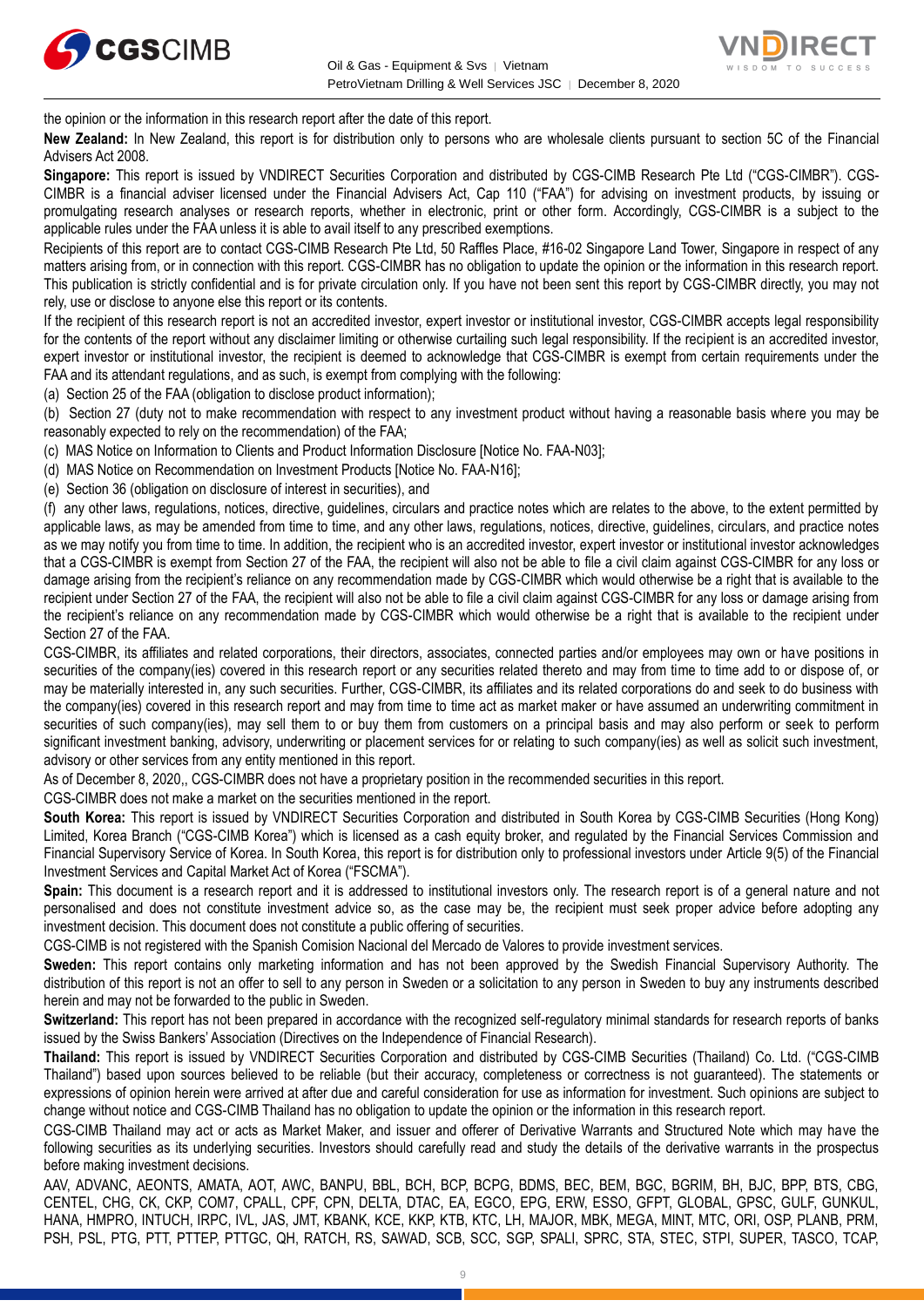



THAI, THANI, THG, TISCO, TKN, TMB, TOA, TOP, TPIPP, TQM, TRUE, TTW, TU, VGI, WHA, BEAUTY, JMART, LPN, SISB, WORK. **Corporate Governance Report:**

The disclosure of the survey result of the Thai Institute of Directors Association ("IOD") regarding corporate governance is made pursuant to the policy of the Office of the Securities and Exchange Commission. The survey of the IOD is based on the information of a company listed on the Stock Exchange of Thailand and the Market for Alternative Investment disclosed to the public and able to be accessed by a general public investor. The result, therefore, is from the perspective of a third party. It is not an evaluation of operation and is not based on inside information.

The survey result is as of the date appearing in the Corporate Governance Report of Thai Listed Companies. As a result, the survey result may be changed after that date. CGS-CIMB Thailand does not confirm nor certify the accuracy of such survey result.

| <b>Range:</b><br>Score     | م∩1<br>۵n<br>טע<br>ĴU | 89<br>80<br>$\overline{\phantom{a}}$ | 70<br>70<br>. . | $\overline{\phantom{a}}$<br>Below<br>$\sim$<br>. ט<br>v | : Result<br>N0<br>urve <sup>.</sup> |
|----------------------------|-----------------------|--------------------------------------|-----------------|---------------------------------------------------------|-------------------------------------|
| <b>Descrip</b><br>ription: | Lyonllont<br>∟∧∪∪แ∪เแ | 000خ<br>Verv                         | 000ن            | N/A                                                     |                                     |

**United Arab Emirates:** The distributor of this report has not been approved or licensed by the UAE Central Bank or any other relevant licensing authorities or governmental agencies in the United Arab Emirates. This report is strictly private and confidential and has not been reviewed by, deposited or registered with UAE Central Bank or any other licensing authority or governmental agencies in the United Arab Emirates. This report is being issued outside the United Arab Emirates to a limited number of institutional investors and must not be provided to any person other than the original recipient and may not be reproduced or used for any other purpose. Further, the information contained in this report is not intended to lead to the sale of investments under any subscription agreement or the conclusion of any other contract of whatsoever nature within the territory of the United Arab Emirates.

**United Kingdom and European Economic Area (EEA):** In the United Kingdom and European Economic Area, this material is also being distributed by CGS-CIMB Securities (UK) Limited ("CGS-CIMB UK"). CGS-CIMB UK is authorized and regulated by the Financial Conduct Authority and its registered office is at 27 Knightsbridge, London, SW1X7YB. The material distributed by CGS-CIMB UK has been prepared in accordance with CGS-CIMB's policies for managing conflicts of interest arising as a result of publication and distribution of this material. This material is for distribution only to, and is solely directed at, selected persons on the basis that those persons: (a) are eligible counterparties and professional clients of CGS-CIMB UK; (b) have professional experience in matters relating to investments falling within Article 19(5) of the Financial Services and Markets Act 2000 (Financial Promotion) Order 2005 (as amended, the "Order"), (c) fall within Article 49(2)(a) to (d) ("high net worth companies, unincorporated associations etc") of the Order; (d) are outside the United Kingdom subject to relevant regulation in each jurisdiction, material(all such persons together being referred to as "relevant persons"). This material is directed only at relevant persons and must not be acted on or relied on by persons who are not relevant persons. Any investment or investment activity to which this material relates is available only to relevant persons and will be engaged in only with relevant persons.

This material is categorised as non-independent for the purposes of CGS-CIMB UK and therefore does not provide an impartial or objective assessment of the subject matter and does not constitute independent research. Consequently, this material has not been prepared in accordance with legal requirements designed to promote the independence of research and will not be subject to any prohibition on dealing ahead of the dissemination of research. Therefore, this material is considered a marketing communication.

**United States:** This research report is issued by VNDIRECT Securities Corporation and distributed in the United States of America by CGS-CIMB Securities (USA) Inc, a U.S. registered broker-dealer and an affiliate of CGS-CIMB Securities Sdn. Bhd. (formerly known as Jupiter Securities Sdn. Bhd.), CGS-CIMB Research Pte Ltd, PT CGS-CIMB Sekuritas Indonesia, CGS-CIMB Securities (Thailand) Co. Ltd, CGS-CIMB Securities (Hong Kong) Limited and CGS-CIMB Securities (India) Private Limited, and is distributed solely to persons who qualify as "U.S. Institutional Investors" as defined in Rule 15a-6 under the Securities and Exchange Act of 1934. This communication is only for Institutional Investors whose ordinary business activities involve investing in shares, bonds, and associated securities and/or derivative securities and who have professional experience in such investments. Any person who is not a U.S. Institutional Investor or Major Institutional Investor must not rely on this communication. The delivery of this research report to any person in the United States of America is not a recommendation to effect any transactions in the securities discussed herein, or an endorsement of any opinion expressed herein. CGS-CIMB Securities (USA) Inc, is a FINRA/SIPC member and takes responsibility for the content of this report. For further information or to place an order in any of the above-mentioned securities please contact a registered representative of CGS-CIMB Securities (USA) Inc.

CGS-CIMB Securities (USA) Inc. does not make a market on other securities mentioned in the report.

CGS-CIMB Securities (USA) Inc. has not managed or co-managed a public offering of any of the securities mentioned in the past 12 months.

CGS-CIMB Securities (USA) Inc. has not received compensation for investment banking services from any of the company mentioned in the past 12 months.

CGS-CIMB Securities (USA) Inc. neither expects to receive nor intends to seek compensation for investment banking services from any of the company mentioned within the next 3 months.

**United States Third-Party Disclaimer:** If this report is distributed in the United States of America by Raymond James & Associates, Inc ("RJA"), this report is third-party research prepared for and distributed in the United States of America by RJA pursuant to an arrangement between RJA and CGS-CIMB Securities International Pte. Ltd. ("CGS-CIMB"). CGS-CIMB is not an affiliate of RJA. This report is distributed solely to persons who qualify as "U.S. Institutional Investors" or as "Major U.S. Institutional Investors" as defined in Rule 15a-6 under the Securities and Exchange Act of 1934, as amended. This communication is only for U.S. Institutional Investors or Major U.S. Institutional Investor whose ordinary business activities involve investing in shares, bonds, and associated securities and/or derivative securities and who have professional experience in such investments. Any person who is not a U.S. Institutional Investor or Major U.S. Institutional Investor must not rely on this communication. The delivery of this report to any person in the U.S. is not a recommendation to effect any transactions in the securities discussed herein, or an endorsement of any opinion expressed herein. If you are receiving this report in the U.S from RJA, a FINRA/SIPC member, it takes responsibility for the content of this report. For further information or to place an order in any of the above-mentioned securities please contact a registered representative of CGS-CIMB Securities (USA) Inc. or RJA.<https://raymondjames.com/InternationalEquityDisclosures>

**Other jurisdictions:** In any other jurisdictions, except if otherwise restricted by laws or regulations, this report is only for distribution to professional,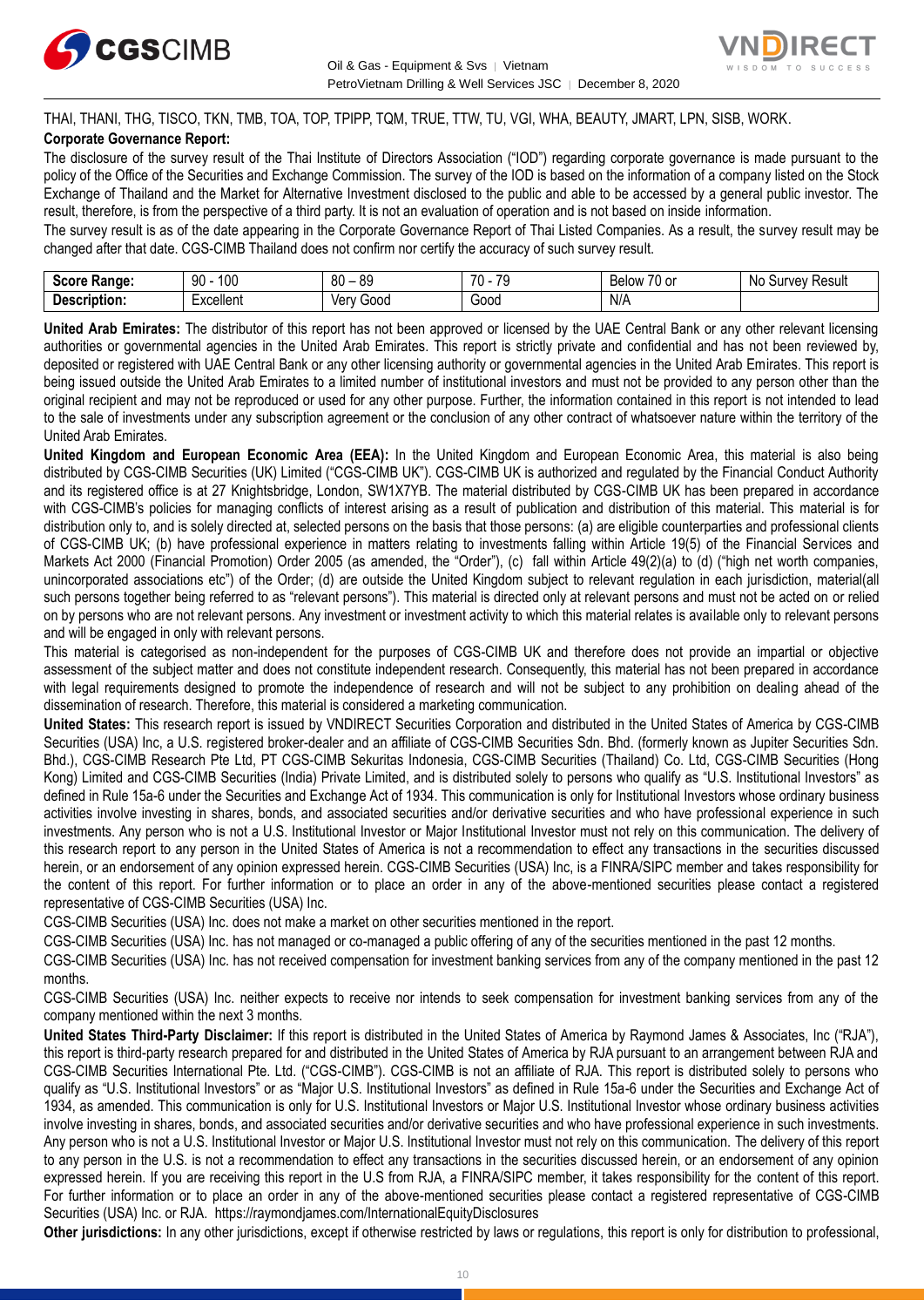

Oil & Gas - Equipment & Svs │ Vietnam PetroVietnam Drilling & Well Services JSC | December 8, 2020



institutional or sophisticated investors as defined in the laws and regulations of such jurisdictions. PetroVietnam Drilling & Well Service<br>
Stitutional or sophisticated investors as defined in the laws and regulations of such ju<br>
Distribution of stock ratings and investment banking clients for quarter ended on 30 September

| institutional or sophisticated investors as defined in the laws and regulations of such jurisdictions. |                         |                                |  |  |
|--------------------------------------------------------------------------------------------------------|-------------------------|--------------------------------|--|--|
| Distribution of stock ratings and investment banking clients for quarter ended on 30 September 2020    |                         |                                |  |  |
| 795 companies under coverage for quarter ended on 30 September 2020                                    |                         |                                |  |  |
|                                                                                                        | Rating Distribution (%) | Investment Banking clients (%) |  |  |
| Add                                                                                                    | 63.0%                   | 0.5%                           |  |  |
| Hold                                                                                                   | 25.2%                   | 0.1%                           |  |  |
| Reduce                                                                                                 | 11 8%                   | 0.3%                           |  |  |

#### **Spitzer Chart for stock being researched ( 2 year data )**

# **PetroVietnam Drilling & Well Services JSC (PVD VN)**

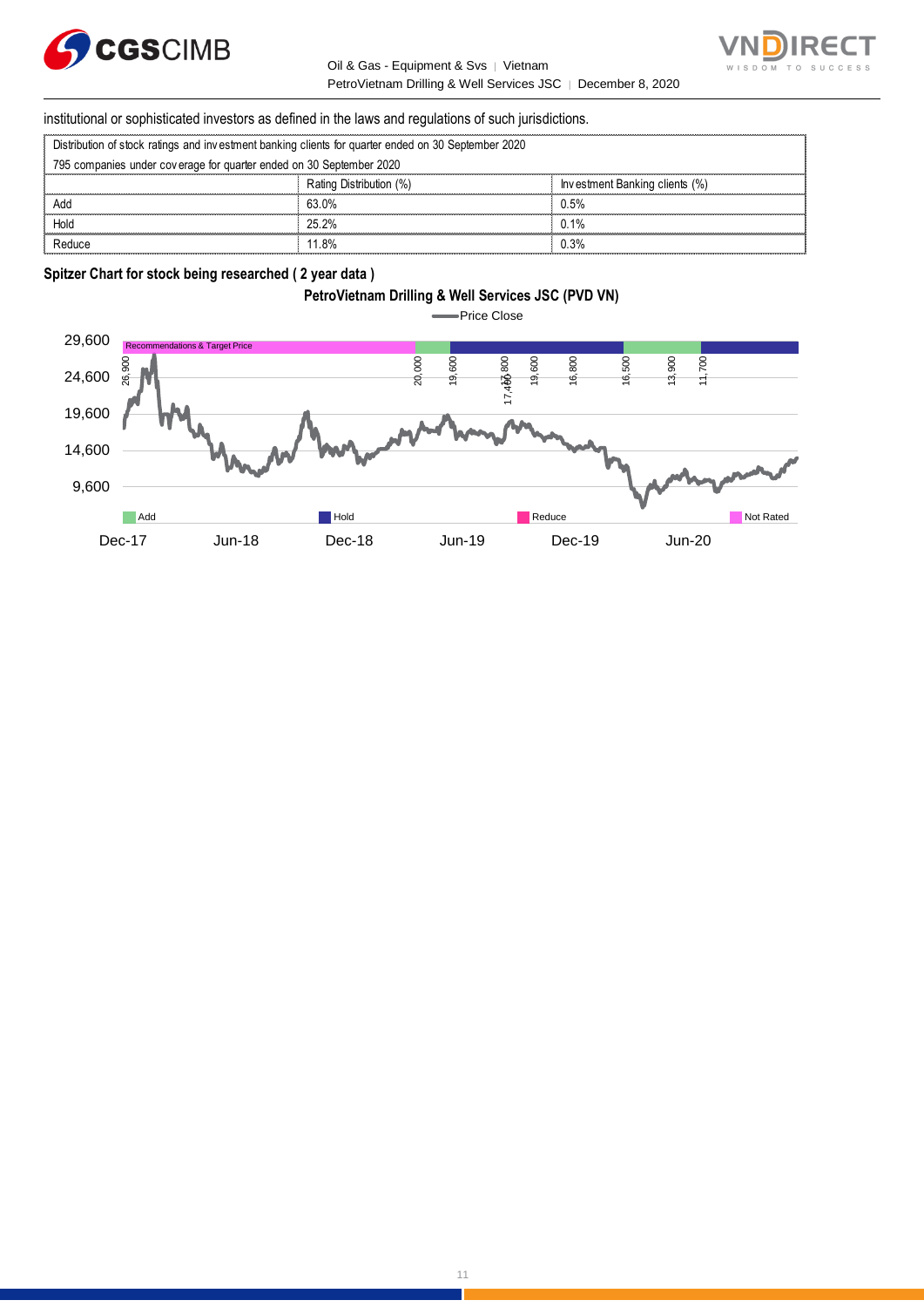



#### **Corporate Governance Report of Thai Listed Companies (CGR). CG Rating by the Thai Institute of Directors Association (Thai IOD) in 2019, Anti-Corruption 2019**

**ADVANC** – Excellent, Certified, **AEONTS** – Good, n/a, **AH** – Very Good, n/a, **AMATA** – Excellent, Declared, **ANAN** – Excellent, Declared, **AOT** – Excellent, n/a, **AP** – Excellent, Certified, **ASP** – Very Good, Certified, **BAM** – not available, n/a, **BANPU** – Excellent, Certified, **BAY** – Excellent, Certified, **BBL** – Very Good, Certified, **BCH** – Good, Certified, **BCP** - Excellent, Certified, **BCPG** – Excellent, Certified, **BDMS** – Very Good, n/a, **BEAUTY** – Good, n/a, **BEC** – Very Good, n/a, **BGRIM** – Very Good, Declared, **BH** - Good, n/a, **BJC** – Very Good, n/a, **BJCHI** – Very Good, Certified, **BLA** – Very Good, Certified, **BPP** – Very Good, Declared, **BR** - Good, n/a, **BTS** - Excellent, Certified, **CBG** – Very Good, n/a, **CCET** – Good, n/a, **CENTEL** – Very Good, Certified, **CHAYO** - Good, n/a, **CHG** – Very Good, Declared, **CK** – Excellent, n/a, **COL** – Excellent, Declared, **CPALL** – Excellent, Certified, **CPF** – Excellent, Certified, **CPN** - Excellent, Certified, **CPNREIT** – not available, n/a, **CRC** – not available, n/a, **DELTA** - Excellent, Declared, **DEMCO** – Excellent, Certified, **DDD** – Very Good, n/a, **DIF** – not available, n/a, **DREIT** – not available, n/a, **DTAC** – Excellent, Certified, **EA** – Excellent, n/a, **ECL** – Very Good, Certified, **EGCO** - Excellent, Certified, **EPG** – Very Good, n/a, **ERW** – Very Good, n/a, **GFPT** - Excellent, Certified, **GGC** – Excellent, Certified, **GLOBAL** – Very Good, n/a, **GLOW** – Very Good, Certified, **GPSC** – Excellent, Certified, **GULF** – Very Good, n/a, **GUNKUL** – Excellent, Certified, **HANA** - Excellent, Certified, **HMPRO** - Excellent, Certified, **HUMAN** – Good, n/a, **ICHI** – Excellent, Declared, **III** – Excellent, n/a, **INTUCH** - Excellent, Certified, **IRPC** – Excellent, Certified, **ITD** – Very Good, n/a, **IVL** - Excellent, Certified, **JASIF** – not available, n/a, **BJC** – Very Good, n/a, **JMT** – Very Good, n/a, **KBANK** - Excellent, Certified, **KCE** - Excellent, Certified, **KKP** – Excellent, Certified, **KSL** – Excellent, Certified, **KTB** - Excellent, Certified, **KTC** – Excellent, Certified, **LH** - Excellent, n/a, **LPN** – Excellent, Certified, **M** – Very Good, Certified, **MACO** – Very Good, n/a, **MAJOR** – Very Good, n/a, **MAKRO** – Excellent, Certified, **MALEE** – Excellent, Certified, **MC** – Excellent, Certified, **MCOT** – Excellent, Certified, **MEGA** – Very Good, n/a, **MINT** - Excellent, Certified, **MK** – Very Good, n/a, **MTC** – Excellent, n/a, **NETBAY** – Very Good, n/a, **OSP** – Very Good, n/a, **PLANB** – Excellent, Certified, **PLAT** – Very Good, Certified, **PR9** – Excellent, n/a, **PSH** – Excellent, Certified, **PSTC** – Very Good, Certified, **PTT** - Excellent, Certified, **PTTEP** - Excellent, Certified, **PTTGC** - Excellent, Certified, **QH** – Excellent, Certified, **RATCH** – Excellent, Certified, **ROBINS** – Excellent, Certified, **RS** – Excellent, n/a, **RSP** – not available, n/a, **S** – Excellent, n/a, **SAPPE** – Very Good, Declared, **SAT** – Excellent, Certified, **SAWAD** – Very Good, n/a, **SC** – Excellent, Certified, **SCB** - Excellent, Certified, **SCC** – Excellent, Certified, **SCN** – Excellent, Certified, **SF** – Good, n/a, **SHR** – not available, n/a, **SIRI** – Very Good, Certified, **SPA** - Good, n/a, **SPALI** - Excellent, n/a, **SPRC** – Excellent, Certified, **STA** – Very Good, Certified, **STEC** – Excellent, n/a, **SVI** – Excellent, Certified, **SYNEX** – Excellent, Certified, **TASCO** – Excellent, Certified, **TCAP** – Excellent, Certified, **THANI** – Excellent, Certified, **TIPCO** – Very Good, Certified, **TISCO** - Excellent, Certified, **TKN** – Very Good, n/a, **TMB** - Excellent, Certified, **TNR** – Very Good, Certified, **TOP** - Excellent, Certified, **TPCH** – Good, n/a, **TPIPP** – Good, n/a, **TRUE** – Excellent, Certified, **TU** – Excellent, Certified, **TVO** – Excellent, Declared, **UNIQ** – not available, n/a, **VGI** – Excellent, Certified, **WHA** – Excellent, Certified, **WHART** – not available, n/a, **WICE** – Excellent, Certified, **WORK** – Good, n/a.

1 CG Score 2019 from Thai Institute of Directors Association (IOD)

2 AGM Level 2018 from Thai Investors Association

3 Companies participating in Thailand's Private Sector Collective Action Coalition Against Corruption programme (Thai CAC) under Thai Institute of Directors (as of November 30, 2018) are categorised into:

companies that have declared their intention to join CAC, and companies certified by CAC.

4 [The Stock Exchange of Thailand : the record of listed companies with corporate sustainable development "Thai sustainability Investment 2018" included:](http://www.set.or.th/sustainable_dev/en/sr/sri/tsi_p1.html)

SET and mai listed companies passed the assessment conducted by the Stock Exchange of Thailand: THSI (SET) and THSI (mai)

SET listed companies passed the assessment conducted by the Dow Jones Sustainability Indices (DJSI)

#### **RECOMMENDATION FRAMEWORK**

| <b>Stock Ratings</b>   | Definition:                                                                                                                                                                                                                                                       |  |  |
|------------------------|-------------------------------------------------------------------------------------------------------------------------------------------------------------------------------------------------------------------------------------------------------------------|--|--|
| Add                    | The stock's total return is expected to reach 15% or higher over the next 12 months.                                                                                                                                                                              |  |  |
| Hold                   | The stock's total return is expected to be between negative 10% and positive 15% over the next 12 months.                                                                                                                                                         |  |  |
| Reduce                 | The stock's total return is expected to fall below negative 10% over the next 12 months.                                                                                                                                                                          |  |  |
|                        | The total expected return of a stock is defined as the sum of the:(i) percentage difference between the target price and the current price and (ii)<br>the forward net dividend yields of the stock. Stock price targets have an investment horizon of 12 months. |  |  |
| <b>Sector Ratings</b>  | Definition:                                                                                                                                                                                                                                                       |  |  |
| Overweight             | An Overweight rating means stocks in the sector have, on a market cap-weighted basis, a positive absolute<br>recommendation.                                                                                                                                      |  |  |
| Neutral                | A Neutral rating means stocks in the sector have, on a market cap-weighted basis, a neutral absolute recommendation.                                                                                                                                              |  |  |
| Underweight            | An Underweight rating means stocks in the sector have, on a market cap-weighted basis, a negative absolute<br>recommendation.                                                                                                                                     |  |  |
| <b>Country Ratings</b> | Definition:                                                                                                                                                                                                                                                       |  |  |
| Overweight             | An Overweight rating means investors should be positioned with an above-market weight in this country relative to<br>benchmark.                                                                                                                                   |  |  |
| Neutral                | A Neutral rating means investors should be positioned with a neutral weight in this country relative to benchmark.                                                                                                                                                |  |  |
| Underweight            | An Underweight rating means investors should be positioned with a below-market weight in this country relative to<br>benchmark.                                                                                                                                   |  |  |

#### **Hien Tran Khanh – Deputy Head of Research** Email: [hien.trankhanh@vndirect.com.vn](mailto:hien.trankhanh@vndirect.com.vn)

**Mai PHAM – Senior Analyst** Email: [mai.phamle@vndirect.com.vn](mailto:mai.phamle@vndirect.com.vn)